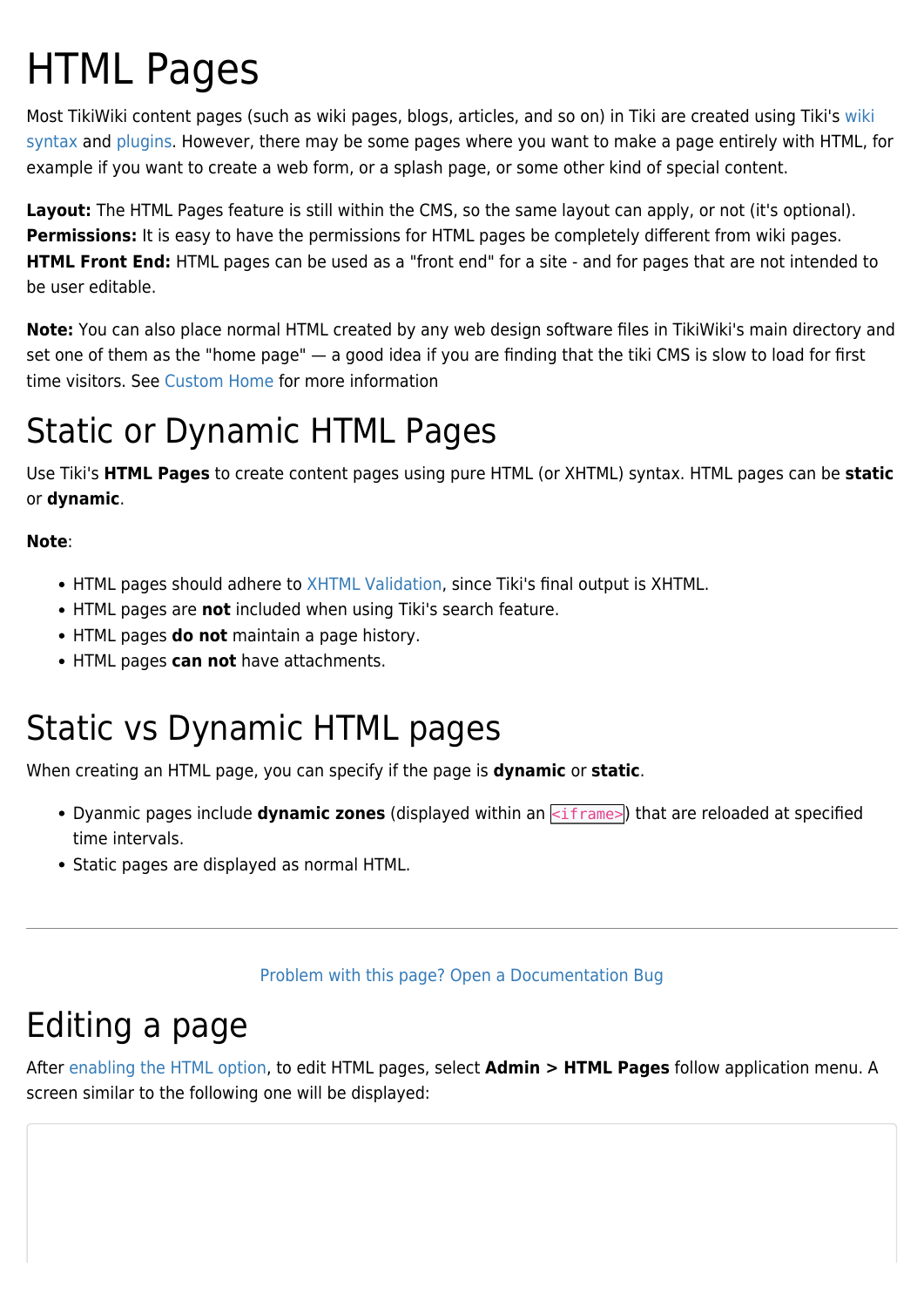| <b>Admin HTML pages</b>                                   |                        |                   |        |  |  |  |
|-----------------------------------------------------------|------------------------|-------------------|--------|--|--|--|
| $\Box$ Tip                                                |                        |                   |        |  |  |  |
| Use {ed id=name} or {ted id=name} to insert dynamic zones |                        |                   |        |  |  |  |
| Create new HTML page                                      |                        |                   |        |  |  |  |
| Page name:                                                |                        |                   |        |  |  |  |
| Apply template:                                           | none                   |                   |        |  |  |  |
| Type:                                                     | $\checkmark$<br>Static |                   |        |  |  |  |
| Refresh rate (if dynamic): 0                              | seconds                |                   |        |  |  |  |
| Content:<br>89.85                                         |                        |                   |        |  |  |  |
|                                                           | Preview Save           |                   |        |  |  |  |
| <b>HTML</b> pages                                         |                        |                   |        |  |  |  |
| Name                                                      | Type                   | <b>Last Modif</b> | Action |  |  |  |
| No records found                                          |                        |                   |        |  |  |  |

Enter the following information in each field on the Admin HTML page to create a new HTML page:

- Page name: Name of the HTML page (required)
- Template: You can choose to apply a template for HTML pages. This can be very useful to automate the creation of pages from an established template where you can indicate dynamic zones. To create a template for HTML pages, select **Admin > Content Templates** from the administration menu. See [Content Templates](https://doc.tiki.org/Content-Templates) for more information.
- Type: Specify if the page is static or dynamic. If **dynamic**, select the refresh rate (in seconds).
- Content: Enter any XHTML content. You can also include dynamic content zones within the content area. These dynamic zones are portions of the HTML page that will be replaced by content taken from the database.

For example you can create the following HTML page:

```
Soccer results
<table>
<tr>\< td>Liverpool {ed id=liverpool}\< td>
<td>Man UTD {ed id=manutd}&lt;/td>
<:/tr>
....
</table>
```
**Important**: When editing an HTML page line feeds are automatically converted to HTML &It;br/> tags The syntax to include dynamic zones can be {ed id=name} or {ted id=name}. The difference is what HTML element is used to edit the zone: **ed** uses text input boxes, **ted** uses textareas.

After creating and saving the page, it will appear in the list of existing HTML pages:

| <b>HTML pages</b> |      |                                 |       |
|-------------------|------|---------------------------------|-------|
| Find              | Go   |                                 |       |
| Name              | Type | <b>Last Modif</b>               | Actio |
| Soccer Teams      |      | Tue, Feb. 24, 2009 08:34 am EST |       |
|                   |      | Page: 1/1                       |       |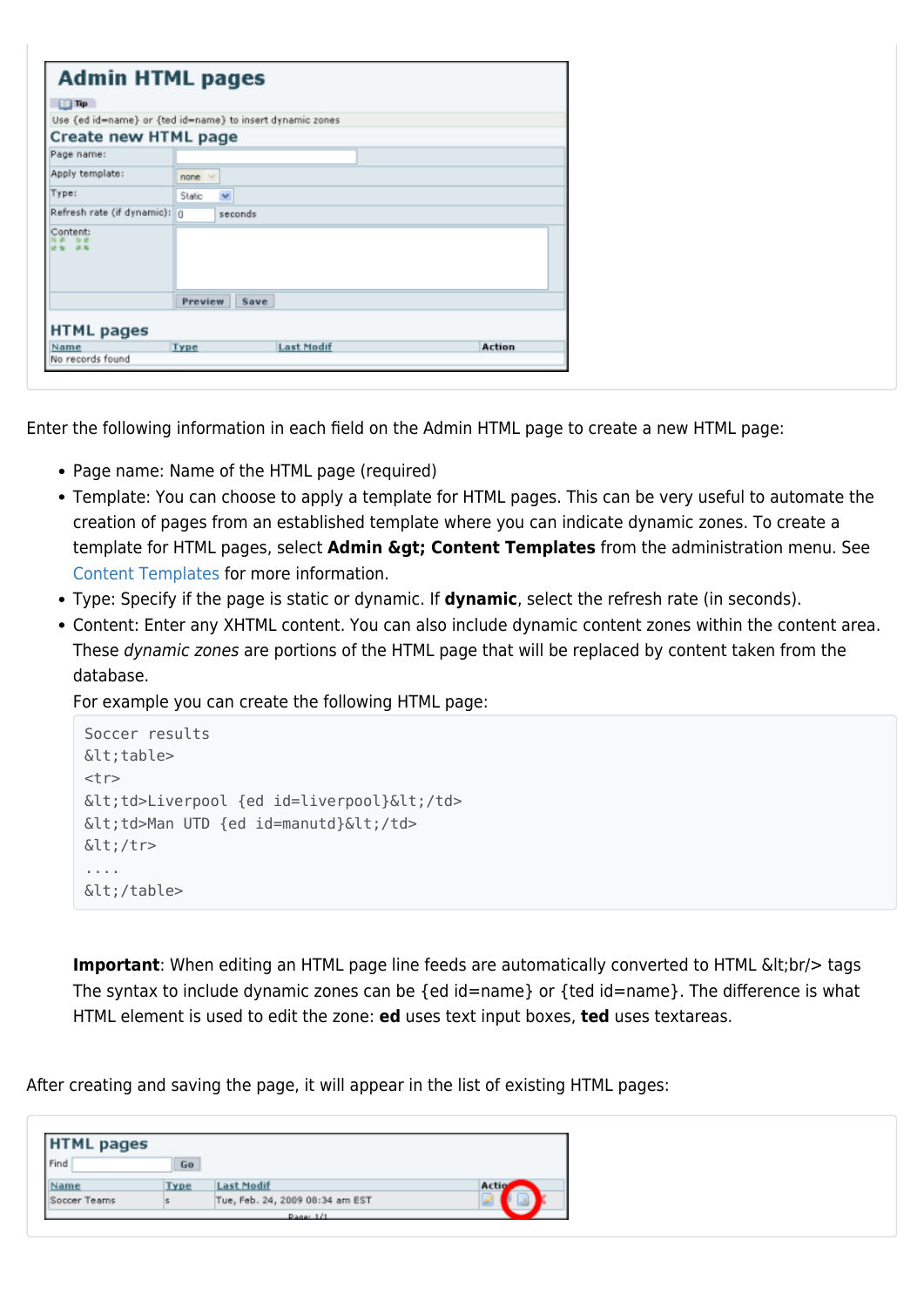Click the **Add Dynamic Zones** button (**the edit each dynamic zone on a page:** 

| <b>Admin HTML Page Dynamic Zones</b> |                                           |        |  |  |  |  |
|--------------------------------------|-------------------------------------------|--------|--|--|--|--|
| <b>Page: Soccer Teams</b>            | Admin HTML pages Edit this page View page |        |  |  |  |  |
| <b>Dynamic zones</b>                 |                                           |        |  |  |  |  |
| Find                                 | Find                                      |        |  |  |  |  |
| zone                                 | content                                   | Action |  |  |  |  |
| liverpool                            |                                           |        |  |  |  |  |
| Imanutd                              |                                           |        |  |  |  |  |
|                                      | Mass update                               |        |  |  |  |  |
|                                      | Page: 1/1                                 |        |  |  |  |  |

Note that static pages can use dynamic zones as well as dynamic pages.

### Editing dynamic zones for a page

This is a screen where you can edit the dynamic zones for a page:

| <b>Admin HTML Page Dynamic Zones</b>                            |                          |        |  |  |  |  |
|-----------------------------------------------------------------|--------------------------|--------|--|--|--|--|
| Page: Soccer Teams<br>Admin HTML pages Edit this page View page |                          |        |  |  |  |  |
| <b>Dynamic zones</b>                                            |                          |        |  |  |  |  |
| Find<br>Find                                                    |                          |        |  |  |  |  |
| content<br>zone                                                 |                          | Action |  |  |  |  |
| liverpool                                                       |                          |        |  |  |  |  |
| Imanutd                                                         |                          |        |  |  |  |  |
|                                                                 | Mass update<br>Page: 1/1 |        |  |  |  |  |

Note that you just edit the zone and click update you can edit the zones from the listing directly or clickin on edit to individually edit a zone in a larger area. Static and dynamic pages again.

When a page is accessed using tiki-page.php?pageName=some the page will be rendered replacing the dynamic zones by their values, if no value is found then the zone is displayed as blank. Now is where the difference between a static or a dynamic page can be noticed:

- For static pages the page will be rendered and if the user wants to refresh the page to update dynamic zones the page must be reloaded by refreshing the browser as usual.
- For dynamic pages the page will be automatically updated without refreshing at specified intervals (in seconds) that can be specified when editing a page. So if a page is dynamic the dynamic zones in a page will be updated without the user refreshing the window and without forcing the page to be reloaded. This is specially useful for "live" results, stock values, auction prices, etc etc.

### How do dynamic pages work?

So how do dynamic pages work? Simple! In dynamic pages an invisible "iframe" is used along with the page.